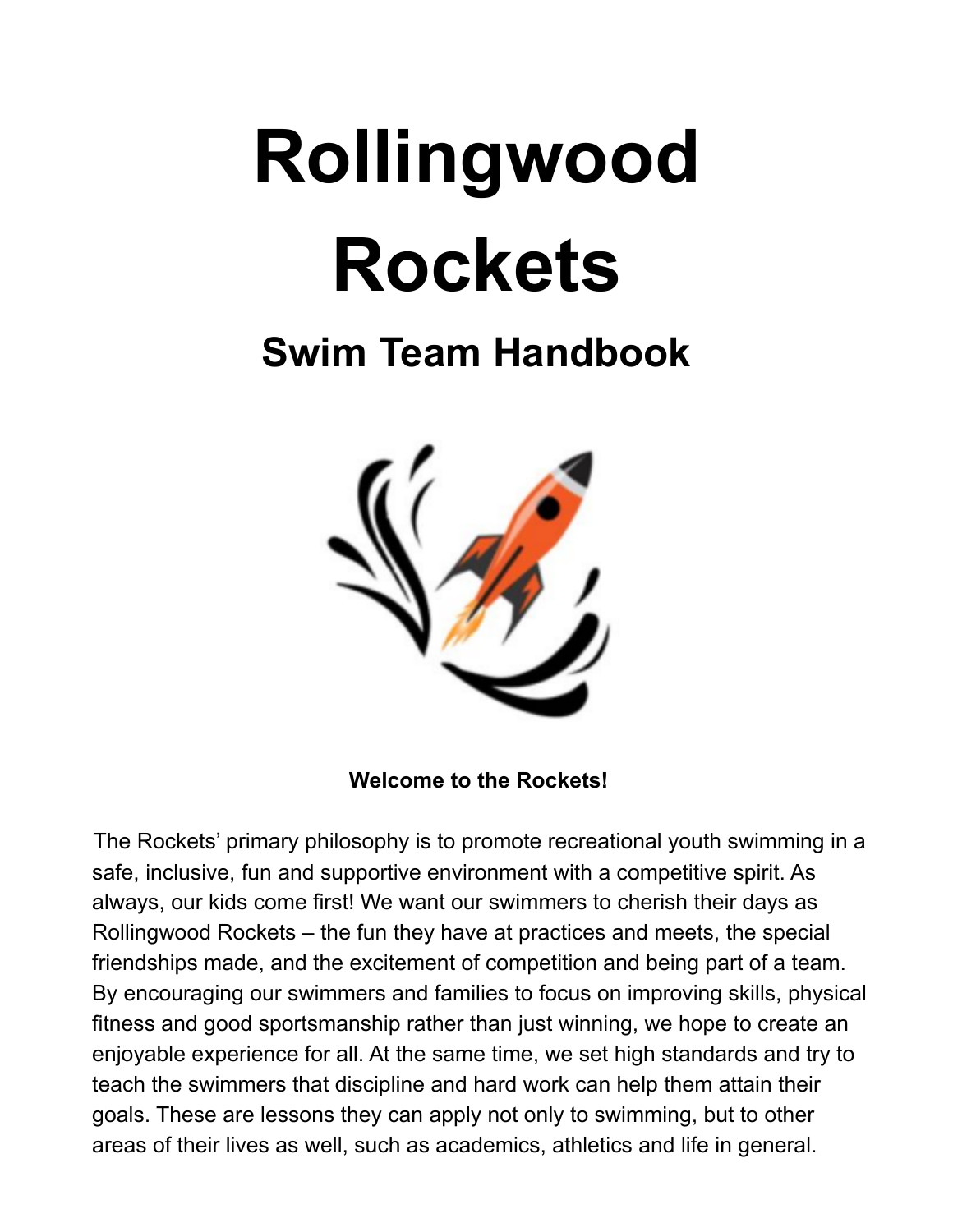# **COMMUNICATION**

Our main methods of team communication are e-mails, Facebook Private Group ("Rollingwood Rockets Families", family folders (found in swim room file) and our team website. Please utilize this link for all details related to team practice times and swim meet schedule: www.rollingwoodrockets.com.

#### **EMAILS**:

Please read ALL team emails as they include important and timely information.

- Emails will be sent prior to each meet and will include: swimmer commitments, volunteer sign ups, meet details, and pool location.
- Emails will also be sent prior to team events and will include all the necessary details you may need in order to participate.
- Emails may also be sent from our coaches regarding changes to practice times, groups, or other changes to team procedures.

#### **FAMILY FOLDERS**:

∙ Please check your family folder regularly for important information about team events and for **swimmer ribbons**. (Family folders are located in the plastic bins inside the swim room.)

#### **WEBSITE**:

- ∙ Please visit our team website at www.rollingwoodrockets.com for important team information including:
	- o Practice Times and Dates
	- o Meets/Events
	- o Team Records
	- o Rockets Gear
	- o Team News
	- o Registration Information

#### **COACHES**:

∙ Our coaches will make themselves available to speak with parents as requested, but please remember that coaching and swimmer safety are their priority during practice and swim meets.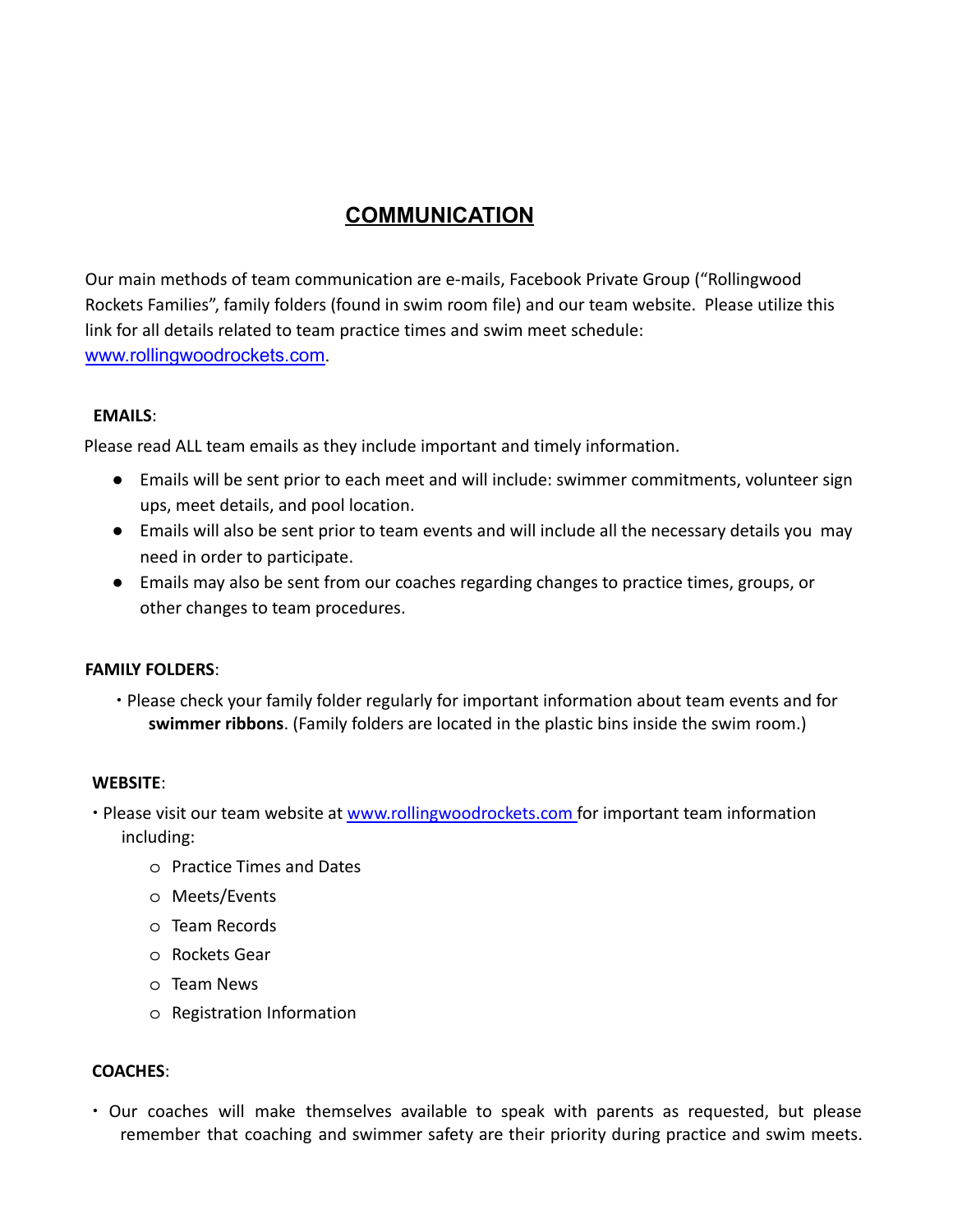Please be considerate and refrain from approaching coaches on deck during practice whenever possible. There are generally a few minutes between each practice when a coach may be able to speak to parents. If not, please send an email to request information or time to chat.

### **2022 Board Positions**

President Head Coach League and Champs Rep Volunteer Meet Coordinator Fundraising Coordinator **Secretary Treasurer** Registrar Director of Meet Operations Parliamentarian **Webmaster** 

# **TEAM SWIMSUITS**

- ∙ All swimmers should wear a team suit when possible for meets. If a team suit is not available, a black suit may be worn instead.
- ∙ **All swimmers should wear a team swim cap at all swim meets.**
- ∙ Details on purchasing team suits will be shared prior to the first meet.

# **RULES FOR SWIMMERS AND PARENTS**

- ∙ Swimmers should be on deck and ready to get in the water at the start of your assigned group practice time. If a swimmer is more than 10 minutes late, it may result in the swimmer not practicing that day. This will be determined by the coach on deck.
- ∙ Please inform the coach upon arrival if a swimmer needs to leave practice early.
- ∙ Swimmers should always listen when the Coach is talking. NOTE: Swimmers are expected to pay attention and participate in practice. Behavior that is distracting or bothersome to other swimmers is not acceptable. The coach will decide on the

appropriate discipline.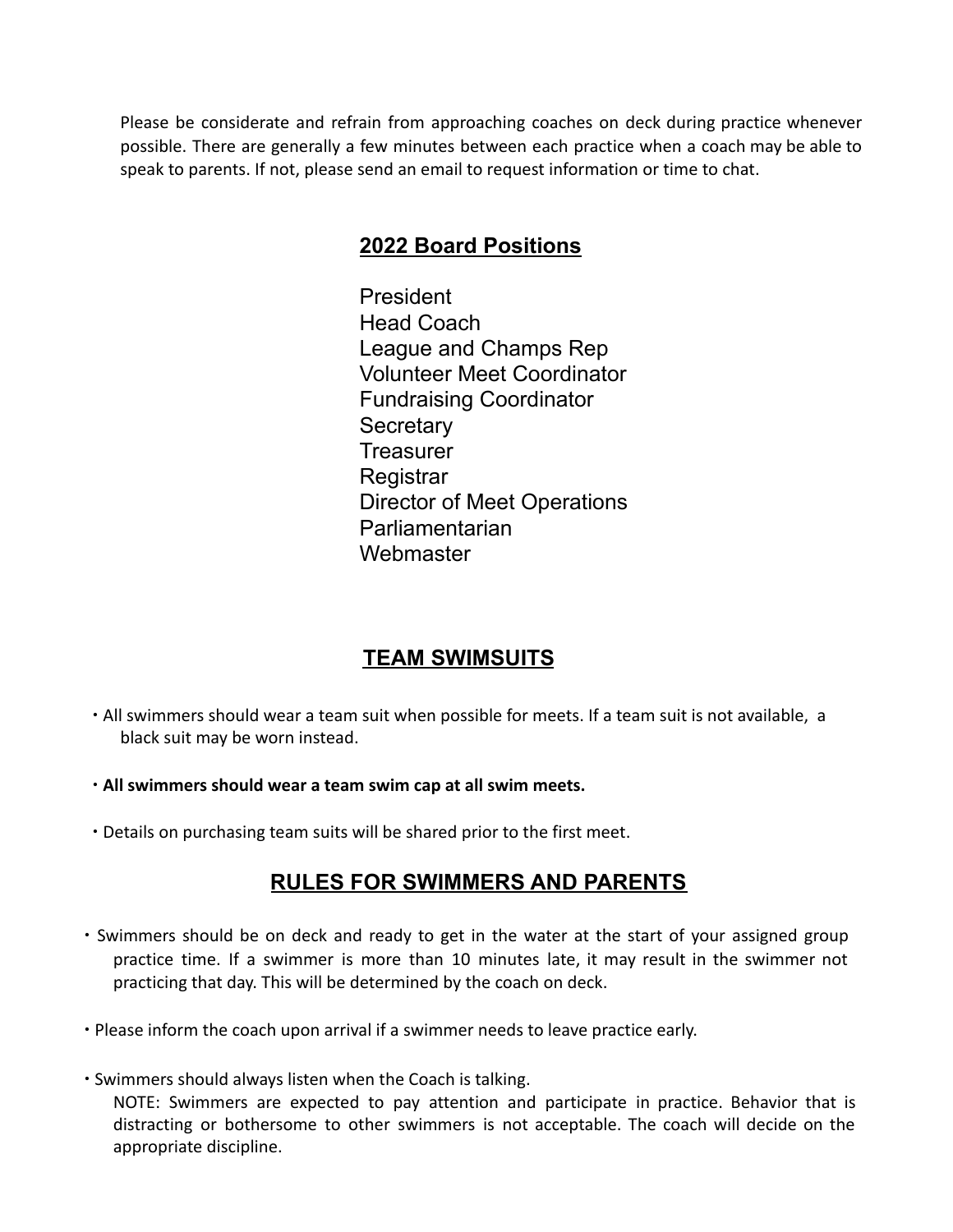- ∙ Parents are expected to pick-up swimmers promptly at the end of the swimmer's practice session.
- ∙ Parents who stay for the practice must stay off the pool deck and refrain from talking to the Coaches or swimmers during the practice session.
- ∙ Any parents with other children not participating in the swim practice are fully responsible for supervising their children.

# **VOLUNTEERING (Active Member)**

Parent volunteering makes the recreational swim season possible, functional and fun. Without volunteers, swimmers cannot compete and swim meets cannot run. For parents who are involved in the excitement of a meet, time seems to pass more quickly. In working with others, friendships develop, which leads to camaraderie, added excitement, and fun. It takes over 3,000 volunteer hours to run a swim season. Volunteers are essential to our meets and programs running smoothly. We literally could not do it without you! What this means is that you are committing your child and yourself to the team.

With that in mind, we are making strides towards ensuring that no one person shoulders too much. Many hands make light work! If we do not have enough individuals volunteering for positions, we end up with families committing themselves to multiple committees and not able to enjoy watching their children swim. Please keep this in mind as we move into our new season this year.

#### **Volunteer Expectations:**

∙ Each family is expected to volunteer at each meet in which your swimmer participates. ∙ Each family is expected to volunteer to support at least one additional team event as a volunteer.

∙ Each family is expected to contribute an auction or raffle item to our annual silent auction and swim-a-thon event.

#### **Volunteer Opportunities**:

- ∙ Silent Auction/Swim-A-Thon
- ∙ Movie Nights
- ∙ Pasta Feed
- ∙ Ice Breaker Social
- ∙ Coaches Appreciation Week
- ∙ Awards Night
- ∙ Booster Club Board
- ∙ League Board

# **SWIM MEETS**

Swim meets are hosted and operated solely with volunteer support from the Rockets family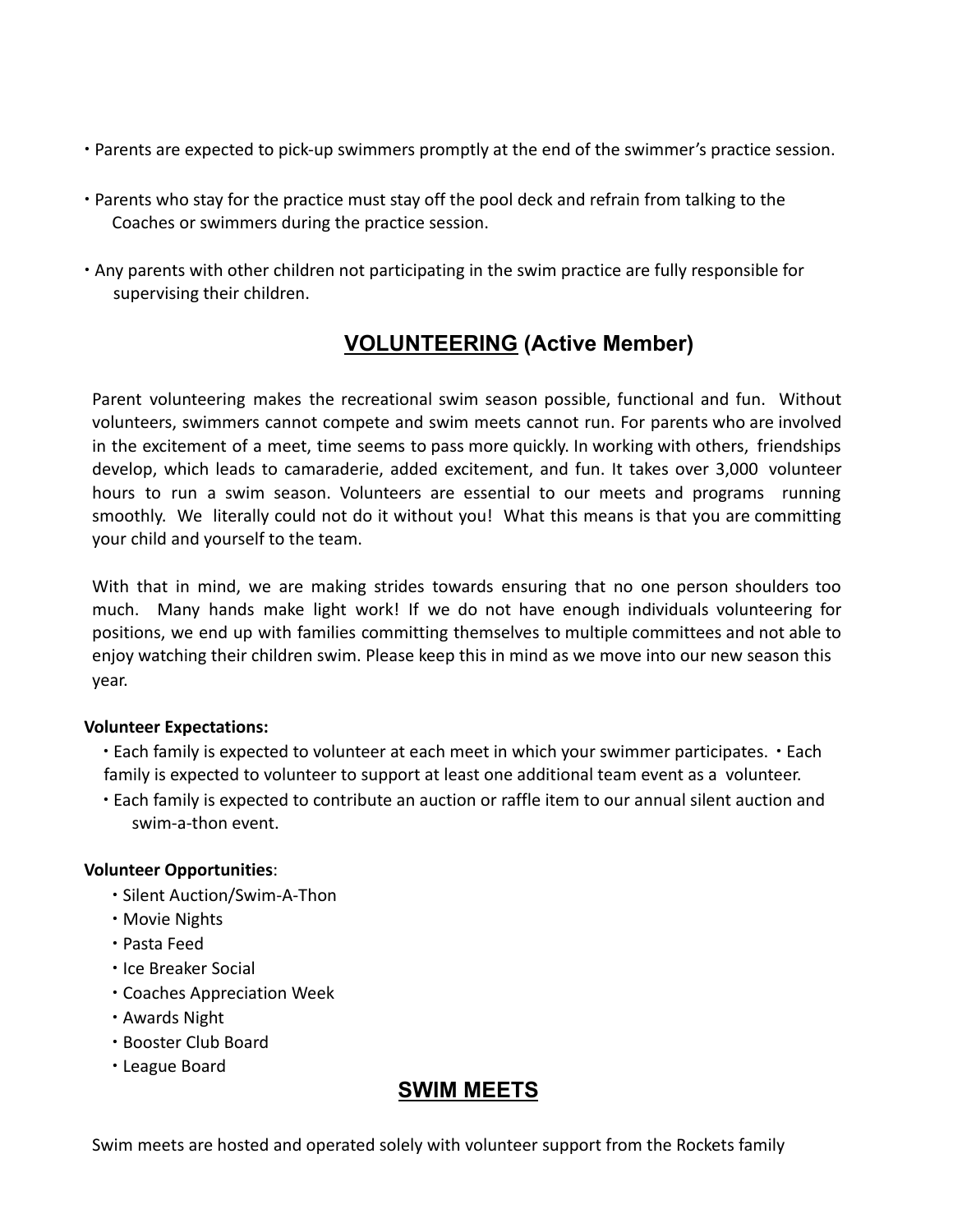members (Active Members). Each parent or guardian is required to volunteer throughout the season (Please see the Volunteer Coordinator for specific needs). Everyone's help is essential at each meet in order to make the meet run smoothly and efficiently.

## **SWIM MEET BASICS**

- 1. Sign your swimmer(s) up for the meet on the team website prior to the designated deadline.
- 2. Arrive at meets and report to the check-in table no later than 7am.
- *3.* Check-in with your team parent. Let them know where you are sitting and find out where they are sitting.
- 4. Listen for warm-up announcements and be ready on deck for designated warm-up time.
- 5. Check heat/lane assignments before and after scratch session.
- 6. Swimmers must report to Ready Bench when their event is called. Listen for announcements to avoid missing races. It is the responsibility of the swimmer to report to the Ready Bench on time.
- 7. Assure you have cleaned up after yourself prior to leaving the meet.
- 8. Help with team breakdown.

To participate in the Championship Meet, (which is a desired goal for all swimmers) **swimmers must compete in a minimum of two individual events at two Northern California Swim League dual meets**. There are two invitational meets scheduled this year, which are optional, self-entry meets, and do not count towards this requirement.

Swimmers and other children should not be running around or sitting at the edge of the pool, as this interferes with the duties of the meet officials.

Swimmers and family members must stay out of any secondary pools that exist at some of the facilities, unless specific permission is given by the coach.

# **AWARDS**

Ribbons are awarded to each individual at all dual meets for first through sixth place for each heat. Families are asked to collect their ribbons from their family folder regularly. Ribbons are usually in the folders on the Tuesday following the meet. Additionally, at our end-of-season awards night event, the coaches will give special awards to swimmers in categories of their choosing, to recognize individual achievements and accomplishments during the season.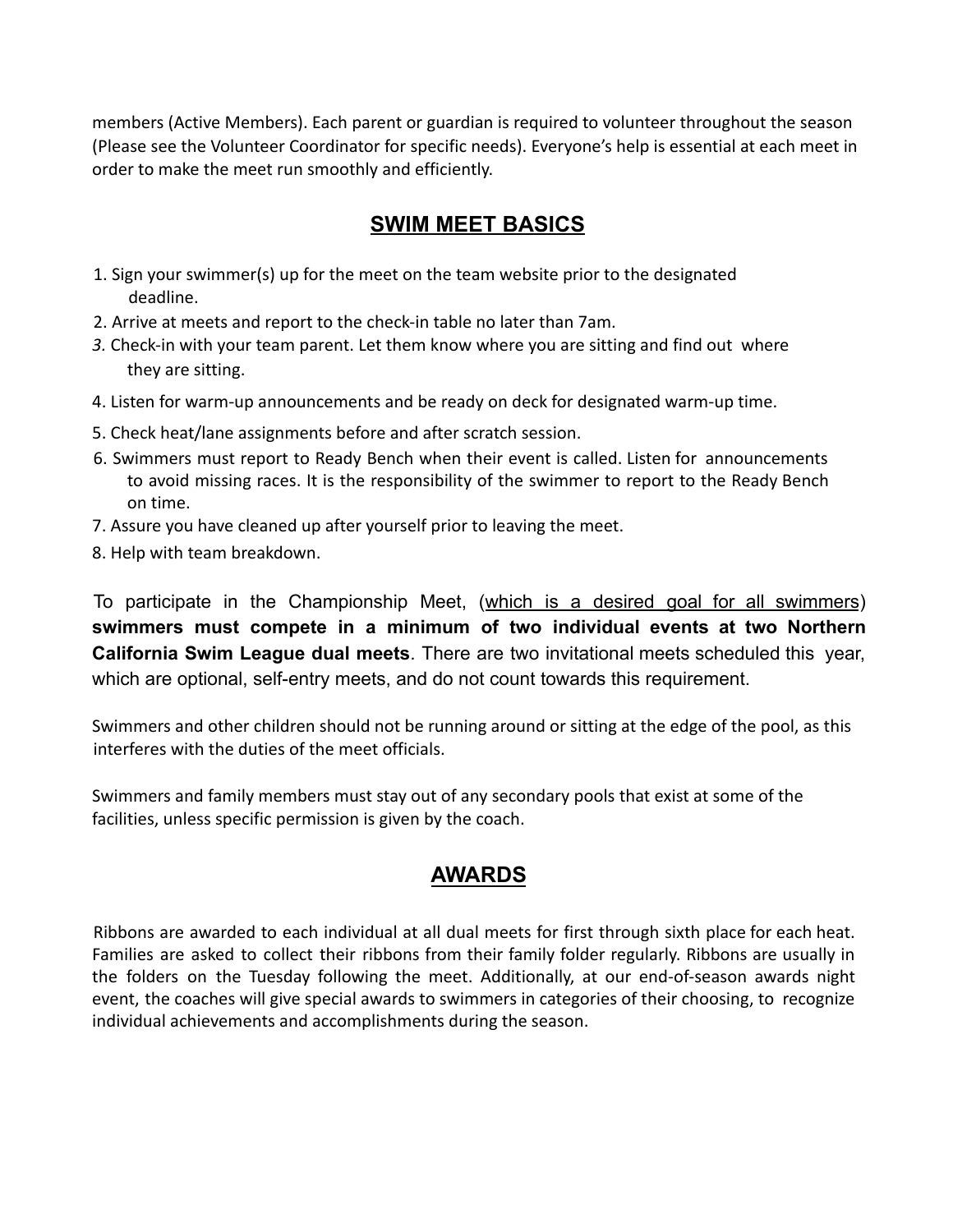# **Parent/Swimmer Contract**

#### **Parent Code of Conduct**:

As a Parent of the Rollingwood Rockets Swim Team, I will abide by the following Code of Conduct:

- 1. As a parent, I will practice teamwork with all parents, swimmers and coaches by supporting the values of Sportsmanship, Discipline, Loyalty, Commitment and Hard Work.
- 2. As a parent, I will not coach or instruct the team or any swimmer at practice or meets, from the stands or any other area, or interfere with coaches on the pool deck.
- 3. As a parent, I will demonstrate good sportsmanship by conducting myself in a manner that projects respect, grace and thoughtfulness at practices and meets in order to earn the respect of my child, other swimmers, parents and coaches, as well as the officials, coaches, parents and swimmers at other teams.
- 4. As a parent, I will maintain self-control at all times. I will know my role and participate in making the team "work" and the environment a friendly one. (i.e. - Swimmers – swim, coaches - coach, Officials – officiate, Parents – parent).
- 5. As a parent, I will strive to enjoy my involvement with the Rollingwood Rockets Swim Team by supporting the swimmers, coaches and other parents with positive communication and actions.
- 6. As a parent, I will be sure to have my child(ren) to practice and meets on time, and I will be sure that coaches are notified when that is not possible.
- 7. As a parent during competitions, I will make sure that questions and concerns regarding decisions made by meet officials are directed to a member of our coaching staff only.
- 8. As a parent, I understand that outward criticizing, name-calling; use of abusive language or gestures directed toward the coaches, officials, and/or any participating swimmers is not permitted and will not be tolerated.
- 9. As a member of this team, I realize that each parent or guardian must volunteer their time. I understand that this team cannot operate smoothly when we don't do our job(s). I realize that I must volunteer my time at both home and some away meets, and our championship meet at the end of the season. If and when my swimmer cannot participate in the meet, or I am not able to work, it is MY responsibility to alert the volunteer coordinator.
- 10. As a member of this team, I also realize it is my responsibility at meets to inform my child's team parent where we are sitting. I also understand that it is my responsibility to be sure my child is in the proper place at the proper time when the team parent escorts the swimmers to the ready bench.
- 11. As a member, **I promise to be aware of my other children.** Practices and meets are fun social events, but my children who are not swimmers should not be allowed to run free without any constraints.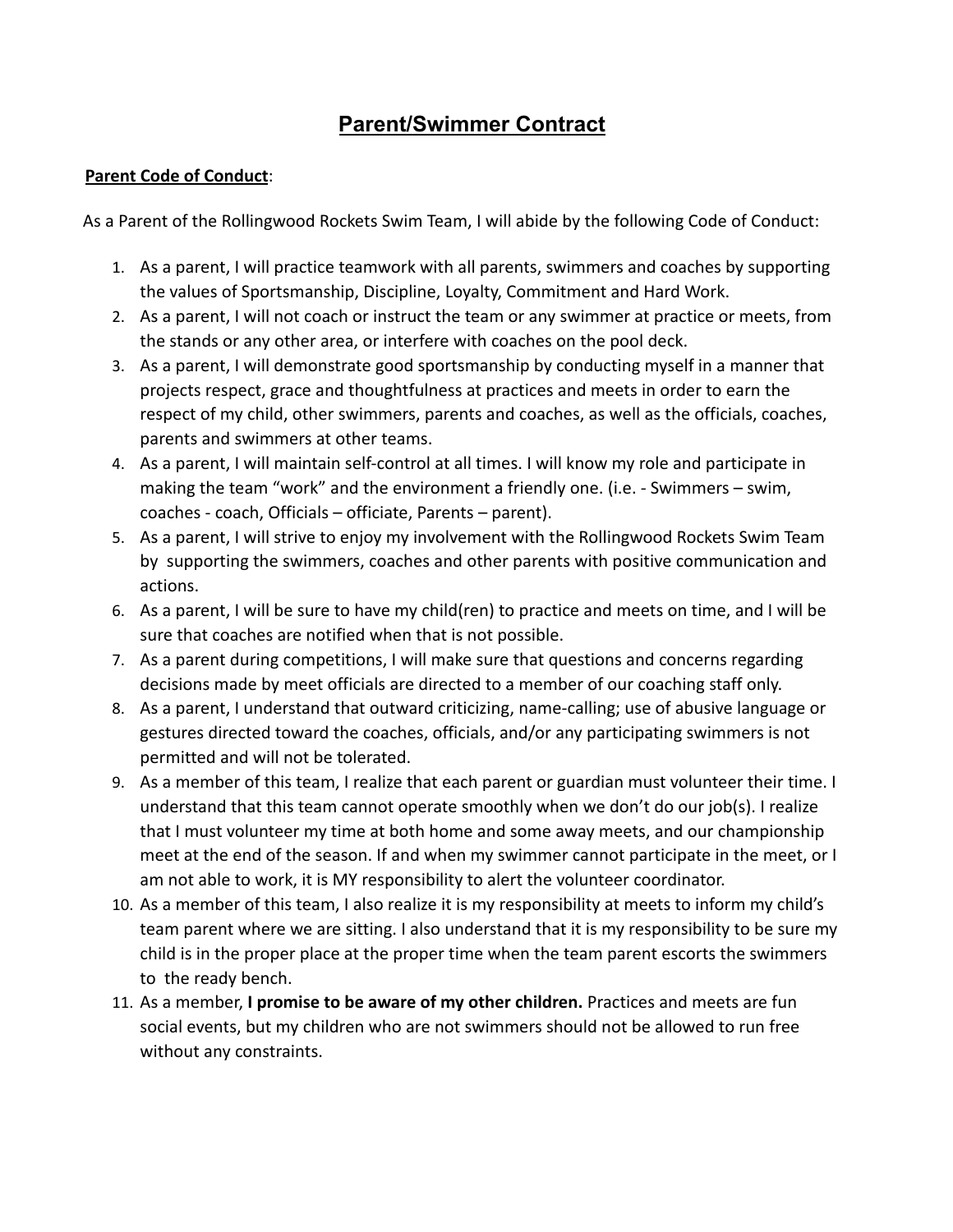#### **Swimmer Code of Conduct:**

As a swimmer and member of the Rollingwood Rockets Swim Team, I will abide by the following Code of Conduct:

- 1. I will conduct myself with dignity and pride, and I will have respect for others and for the property of others.
- 2. I will be on time for practice, training sessions, and meets.
- 3. I will comply with all team rules and any rules required by my coach.
- 4. As a matter of team pride and courtesy to meet hosts, pool facility operators, and janitorial staff members, I will work to leave my team area in a neat and clean condition at the conclusion of each practice or meet session. I understand that this also applies to pool locker/rest rooms, bleacher areas, pool decks, and setup staging areas.
- 5. I will practice, project, and teach good sportsmanship.
- 6. I will practice and promote positive team spirit and morale.
- 7. I will offer congratulations and encouragement to my opponents.
- 8. I will support my teammates at practice and at competitions. I will work with my teammates as a unit in a way that will benefit each team member. I will not put myself above the needs of the team.
- 9. I will follow the verbal directions of the coaching staff. I will not be disrespectful towards another team member, my coach or parent.
- 10. I will respect the rights and space requirements of other groups using the swimming facility. I will not interrupt the practice of others using the pool and facilities.
- 11. I will follow the Rockets Code of Conduct at our home as well as out of town meets and events.

#### **Prohibited Swimmer Behavior:**

At no time will the following be accepted**…**

- Use or possession of any illegal substance (i.e. alcohol, drugs, tobacco).
- Abusive attitude and/or destructive behavior.
- Inappropriate or unruly behavior, including fighting or striking another swimmer. Inappropriate language (swearing or derogatory comments).
- Stealing and/or vandalism.
- Bullying or purposefully isolating another swimmer.
- Interference with the progress of another swimmer during practice or at any other time.